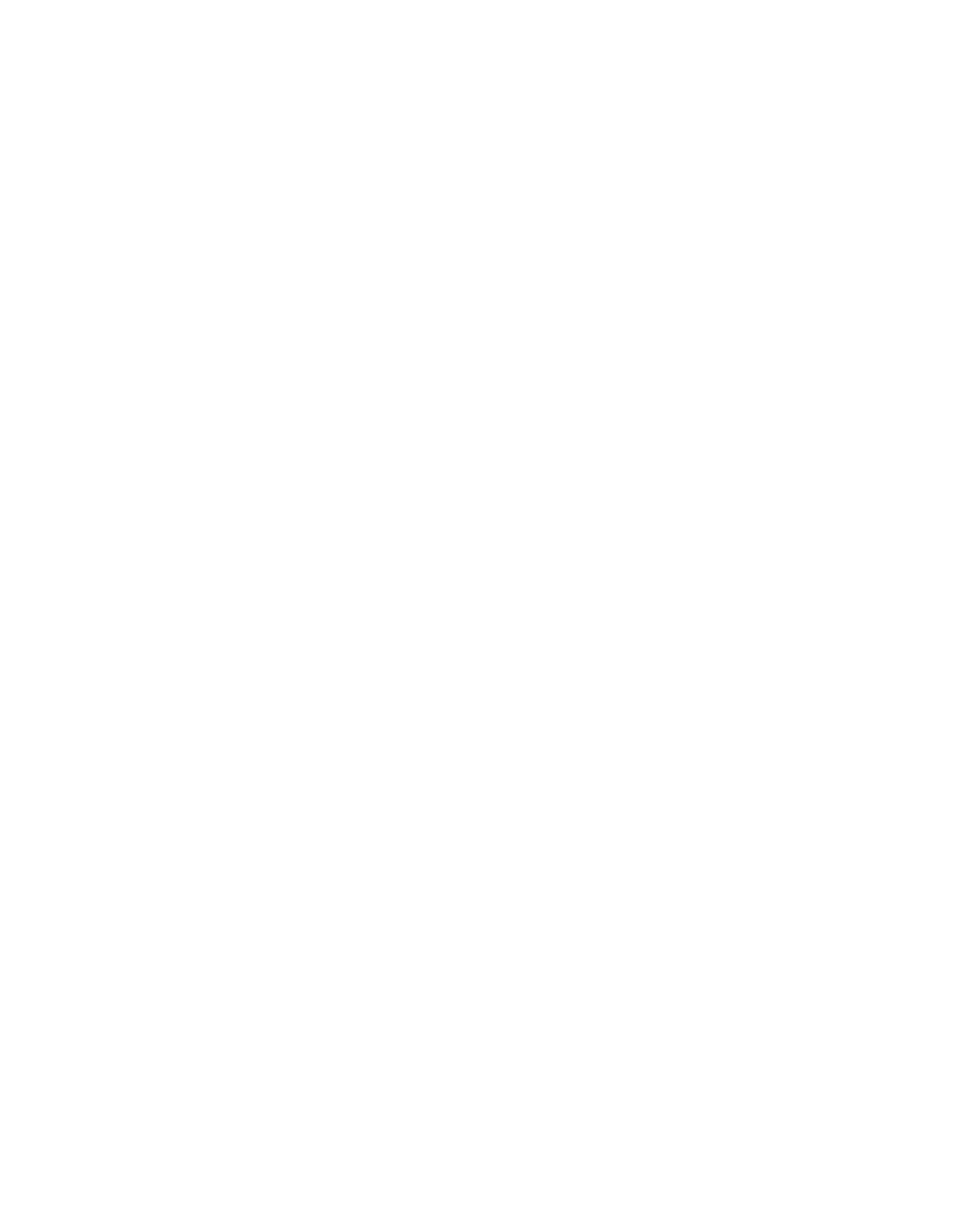#### **In the case of Milenković v. Serbia,**

The European Court of Human Rights (Third Section), sitting as a Chamber composed of:

 Luis López Guerra, *President,*  Helena Jäderblom, George Nicolaou, Helen Keller, Branko Lubarda, Pere Pastor Vilanova, Alena Poláčková, *judges,*

and Marialena Tsirli, *Deputy Section Registrar,*

Having deliberated in private on 9 February 2016,

Delivers the following judgment, which was adopted on that date:

## PROCEDURE

1. The case originated in an application (no. 50124/13) against the Republic of Serbia lodged with the Court under Article 34 of the Convention for the Protection of Human Rights and Fundamental Freedoms ("the Convention") by a Serbian national, Mr Momčilo Milenković ("the applicant"), on 12 June 2013.

2. The applicant was represented by Mr Z. Đušić, a lawyer practising in Leskovac. The Serbian Government ("the Government") were represented by their Agent, Mrs V. Rodić.

3. The applicant alleged that his right not to be tried twice had been violated.

4. On 15 January 2014 the application was communicated to the Government.

# THE FACTS

#### I. THE CIRCUMSTANCES OF THE CASE

5. The applicant was born in 1969 and lives in Leskovac.

6. On 17 October 2006 the Leskovac police informed the local minoroffence judge and the public prosecutor's office about a violent incident between the applicant and a certain R.C. that had occurred on 12 October 2006 in a neighbourhood of Leskovac.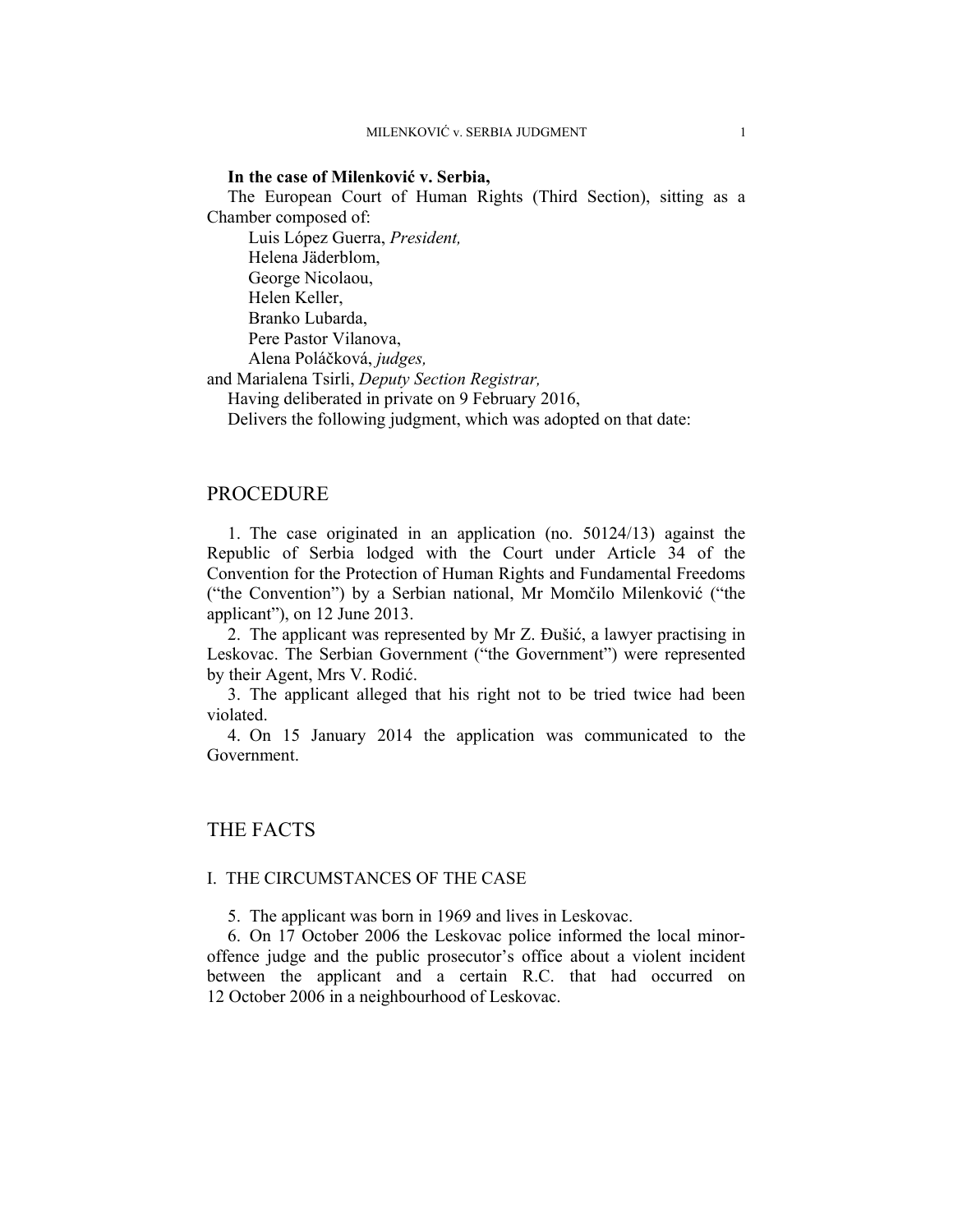#### **A. Conviction of the applicant for a misdemeanour**

7. By a decision of 6 November 2007 the misdemeanour court judge in Leskovac (*sudija Opštinskog organa za prekršaje u Leskovcu*) found that at about 5.30 p.m. on 12 October 2006 in Leskovac R.C. had verbally insulted the applicant's children, and the applicant had then punched him several times on the head and injured him. The judge concluded that these actions had been in breach of public order and peace and had thus been contrary to Article 6(3) of the Public Order Act 1992 (see paragraph 21 below under Relevant domestic law and practice). The relevant part of the decision reads:

"Defendant[s] R.C. ... and Momčilo Milenković are guilty in that at about 5.30 p.m. on 12 October 2006, in Subotička street in Leskovac, [the former first swore and insulted the applicant's children], while the latter punched R.C. several times on the head and injured him ..."

8. Each of them was ordered to pay a fine in the amount of 4,000 Serbian dinars (RSD) plus RSD 700 for costs (at that time equivalent to approximately 60 euros (EUR) in total), which in the event of noncompliance would be converted into a prison term of eight days.

#### **B. Criminal prosecution of the applicant**

9. After an investigation had been conducted, on 4 April 2007 the Leskovac Public Prosecutor's Office ("the LPPO") charged the applicant with the criminal offence of inflicting grievous bodily harm on R.C. in connection with the above incident, contrary to Article 121 § 2 of the Criminal Code 1998. The LPPO, as well as the applicant and his family in the capacity of private prosecutors, lodged separate indictments against R.C. for several offences. All the indictments were joined in the same proceedings before the Leskovac Municipal Court.

10. In a judgment of 13 April 2011 the Leskovac Municipal Court found the applicant guilty as charged and sentenced him to three months' imprisonment. R.C. was found guilty and fined for insulting the applicant's family and causing minor bodily injuries to the applicant's mother. The court ordered the applicant to pay RSD 14,739 in court costs, while each party was to cover its own costs and expenses.

The relevant part of the decision reads:

"Defendant Milenković Momčilo ... is guilty in that

at about 4.00 and 4.30 p.m on 12 October 2006 in Subotička Street ... he punched [R.C.] on the left side of the face and, after knocking R.C. down, he continued punching him in the head, thereby causing him a number of grievous bodily injuries dangerous for life, such as: bruising of both eyelids (black eye), bruising of the left cornea, and nose abrasions ..."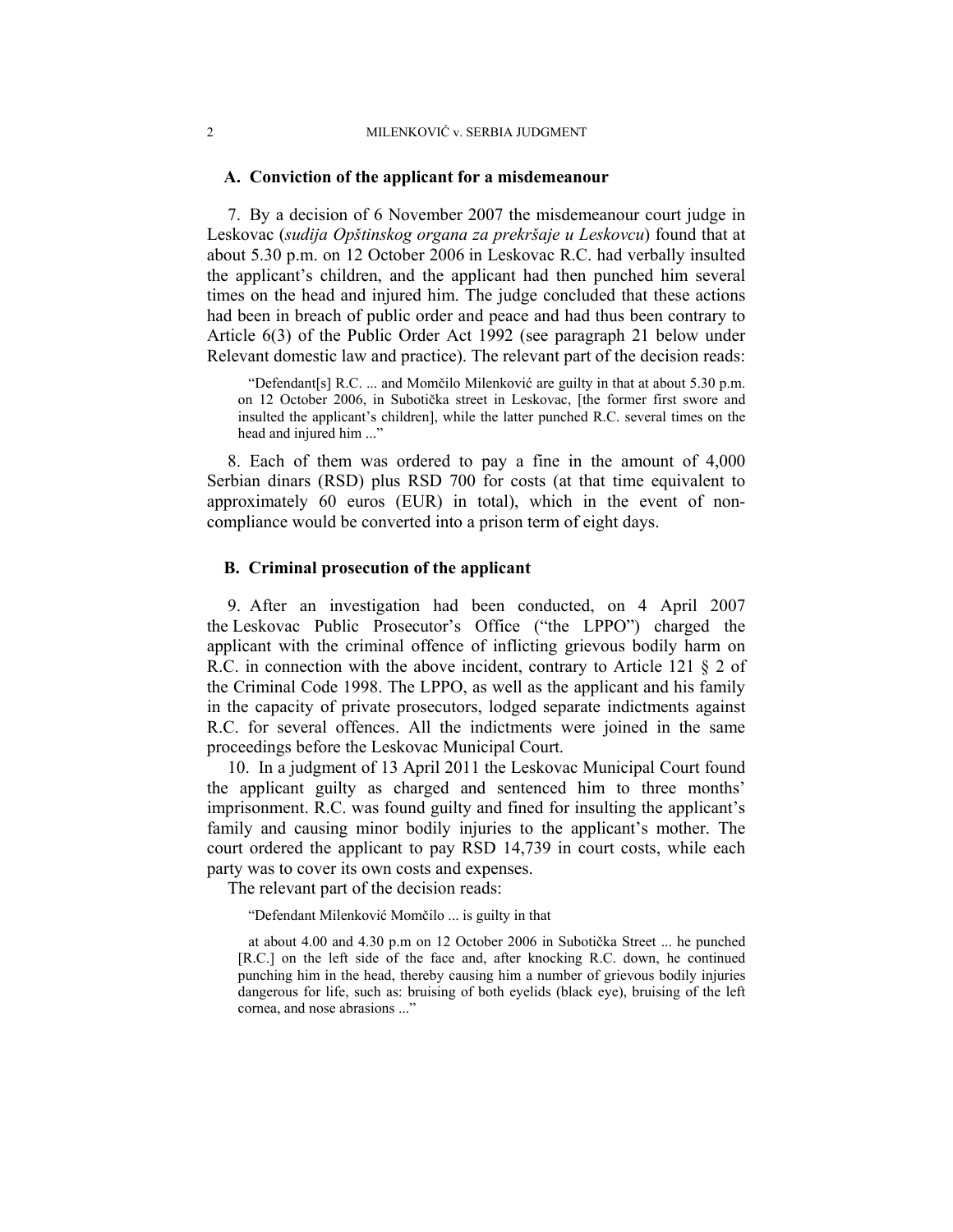11. The applicant appealed, arguing, *inter alia,* that he had already been punished in respect of the same incident by the Leskovac misdemeanour judge, with the result that the principle of *ne bis in idem* had been violated (see paragraph 18 below).

12. On 20 March 2012 the Niš Appeals Court upheld the judgment in respect of the applicant and dismissed the charges against R.C. as statutebarred. As regards the principle of *ne bis in idem*, the court held that the applicant had been found guilty of a misdemeanour against public order and peace in the misdemeanour proceedings, whereas he had been convicted of the criminal offence of grievous bodily harm in the criminal proceedings. According to the court, the descriptions of the acts sanctioned therefore clearly differed.

13. On 19 September 2012, the Leskovac Basic Court converted the prison sentence to house arrest without electronic monitoring.

14. On 29 November 2012 the Leskovac Basic Court amnestied the applicant at his request, finding that the conditions for a statutory amnesty were applicable (see paragraph 22 below).

## **C. Constitutional Avenue**

15. In a subsequent constitutional appeal lodged on 25 May 2012 the applicant reiterated that he had been tried and punished twice for the same offence, in breach of Article 34 § 4 of the Constitution (see paragraph 13 below).

16. On 20 May 2013 the Constitutional Court, referring to the reasoning of the Niš Appeals Court as "fully acceptable from the constitutional point of view" (see paragraph 12 above), dismissed the applicant's appeal as illfounded. The decision of the Constitutional Court was served on the applicant's representative on 29 May 2013.

#### II. RELEVANT DOMESTIC LAW AND PRACTICE

## **A. Relevant provisions concerning the principle of** *ne bis in idem*

17. The Constitution of the Republic of Serbia (published in the Official Gazette of the Republic of Serbia - OG RS – no. 98/06) guarantees, under Article 34 § 4, that no person may be prosecuted or sentenced for a criminal offence for which he has been acquitted or convicted by a final judgment, for which the charges have been dropped or criminal proceedings have been discontinued by a final decision. The same prohibitions should be applicable to all other proceedings conducted for any other act punishable by law.

18. The language of Article 6 § 1 of the Criminal Procedure Code (*Zakon o krivičnom postupku*, published in the Official Gazette of the SRY,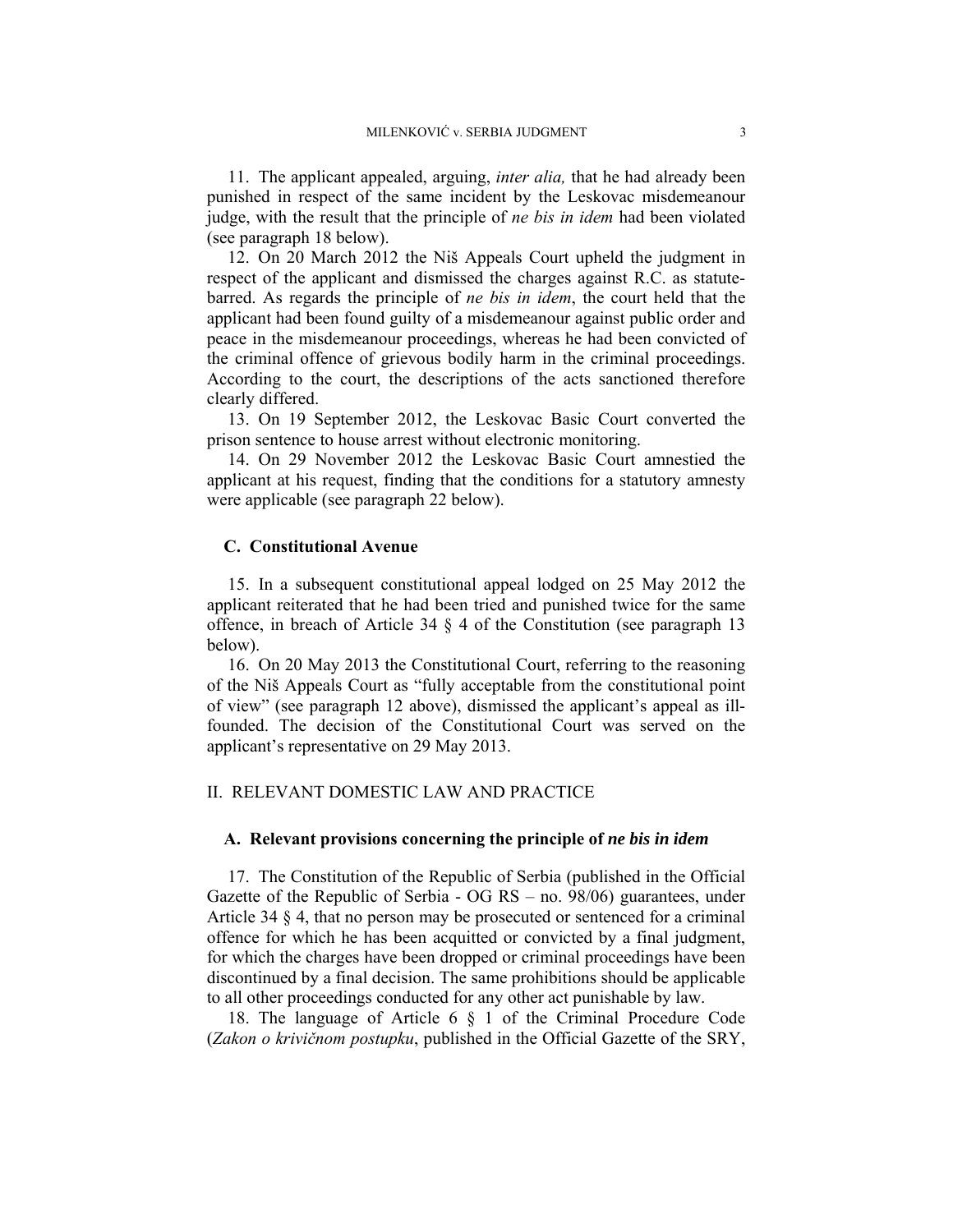nos. 70/01 and 68/02 and OG RS nos. 58/04, 85/05, 115/05, 46/06, 49/07 and 122/08), corresponds to Article 34 § 4 of the Constitution 2006 referred to above.

19. According to Article 8 of the Misdemeanours Act 2005 (*Zakon o prekršajima*, published in OG RS nos. 101/05, 116/08 and 111/09) no one shall be sanctioned in minor offences proceedings two or more times for the same misdemeanour, nor may a person be punished for a misdemeanour if he or she has been convicted by a final decision in criminal or commercial proceedings of an offence which has the same essential elements as the misdemeanour in question.

#### **B. Provisions concerning the relevant offences**

20. Article 121 § 2 of the Criminal Code of the Republic of Serbia 2005 (*Krivični zakonik Republike Srbije,* published in OG RS, nos. 85/2005, 88/2005, 107/2005, 72/2009, 111/2009, 121/2012 and 104/2013) provides that "whoever inflicts bodily injury on another or impairs another's health shall be sentenced to imprisonment for a term of not less than one year and not exceeding eight years." Under Article 50 § 3 the competent court could impose a sanction below the prescribed minimum in the event that there were mitigating circumstances.

21. Article 6(3) of the Public Order Act (*Zakon o javnom redu i miru*, published in OG RS nos. 851/92, 53/93, 67/93, 48/94, 85/05 and 101/05) provides that anyone who disturbs the peace in a public place by verbally or physically attacking another person, or by inciting or participating in a fight, is committing a misdemeanour against public order and shall be fined in an amount up to RSD 30,000 or to a term of imprisonment not exceeding sixty days.

#### **C. Amnesty law**

22. The Amnesty Act (*Zakon o amnestiji*, published in OG RS no. 107/12, came into force on 17 November 2012), stipulated, *inter alia*, that all first offenders who received a prison sentence of up to three months shall be exempted from serving their prison sentence.

## **D. Practice of domestic courts concerning the principle of** *ne bis in idem*

23. On 26 March 2014 and 12 June 2014, the Constitutional Court, sitting in chambers of eight judges, examined complaints concerning the *ne bis in idem* principle in two cases similar to the present one (see Už. 1207/2011 and Už. 1285/2012). In its reasoning the court directly relied on this Court's case-law established in *Engel and Others v. the Netherlands*,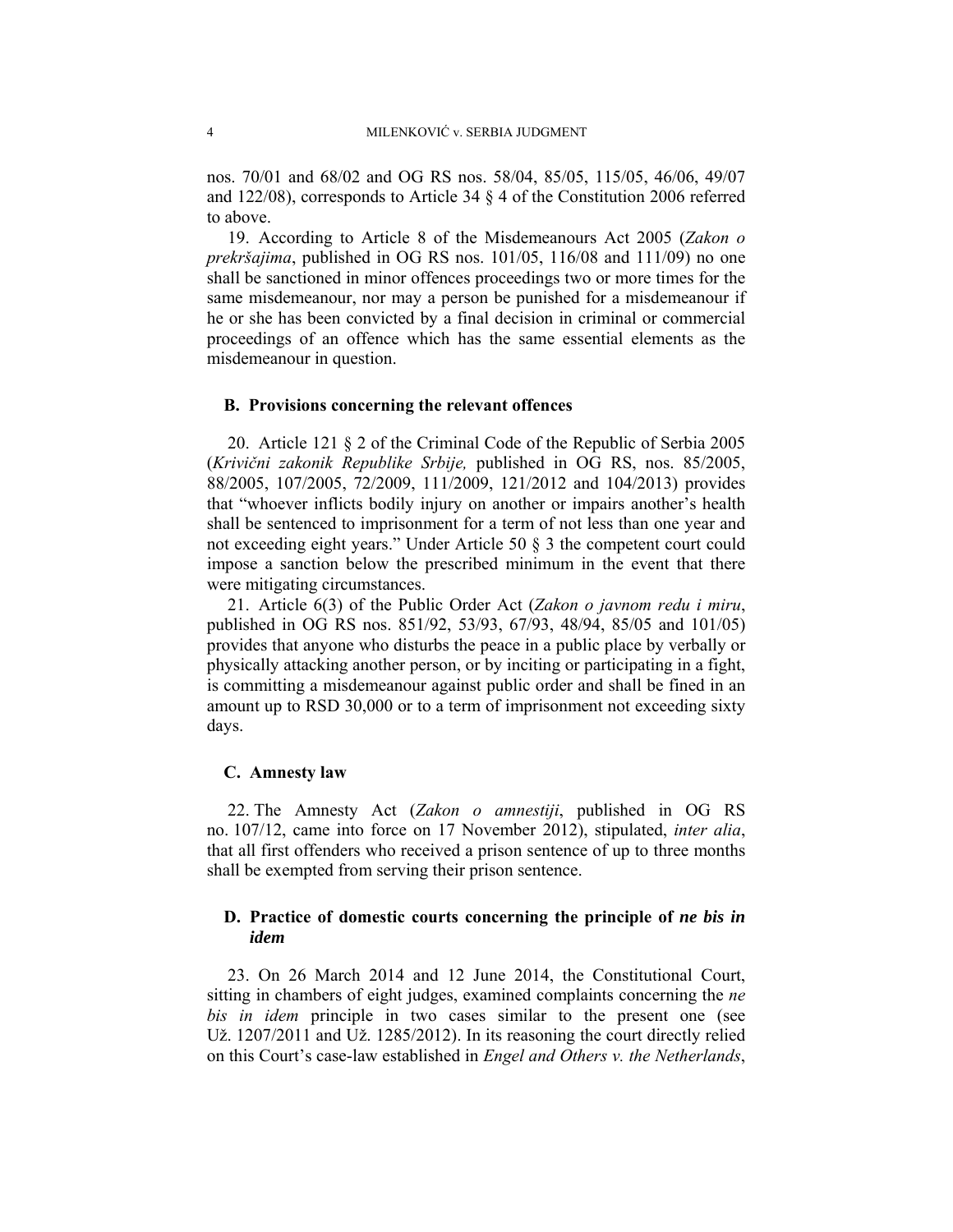8 June 1976, Series A no. 22; *Sergey Zolotukhin v. Russia* ([GC], no. 14939/03, ECHR 2009, *Maresti v. Croatia*, no. 55759/07, 25 June 2009; and *Muslija v. Bosnia and Herzegovina*, no. 32042/11, 14 January 2014.

# THE LAW

## I. ALLEGED VIOLATION OF ARTICLE 4 OF PROTOCOL No. 7 TO THE CONVENTION

24. The applicant complained that he had been tried and punished twice for the same offence in respect of an incident that had occurred on 12 October 2006. He relied on Article 4 of Protocol No. 7 to the Convention, which reads as follows:

"1. No one shall be liable to be tried or punished again in criminal proceedings under the jurisdiction of the same State for an offence for which he has already been finally acquitted or convicted in accordance with the law and penal procedure of that State.

2. The provisions of the preceding paragraph shall not prevent the reopening of the case in accordance with the law and penal procedure of the State concerned, if there is evidence of new or newly discovered facts, or if there has been a fundamental defect in the previous proceedings, which could affect the outcome of the case.

3. No derogation from this Article shall be made under Article 15 of the Convention<sup>"</sup>

25. The Government contested that argument.

#### **A. Admissibility**

26. The Court notes that the application is not manifestly ill-founded within the meaning of Article 35  $\S$  3 (a) of the Convention. It further notes that it is not inadmissible on any other grounds. It must therefore be declared admissible.

#### **B. Merits**

#### *1. The parties' submissions*

27. The applicant complained under Article 4 of Protocol No. 7 that, after he had already been convicted and sentenced in misdemeanour proceedings for disorderly acts committed on 12 October 2006, he had been tried, convicted and sentenced again for the same offence in criminal proceedings.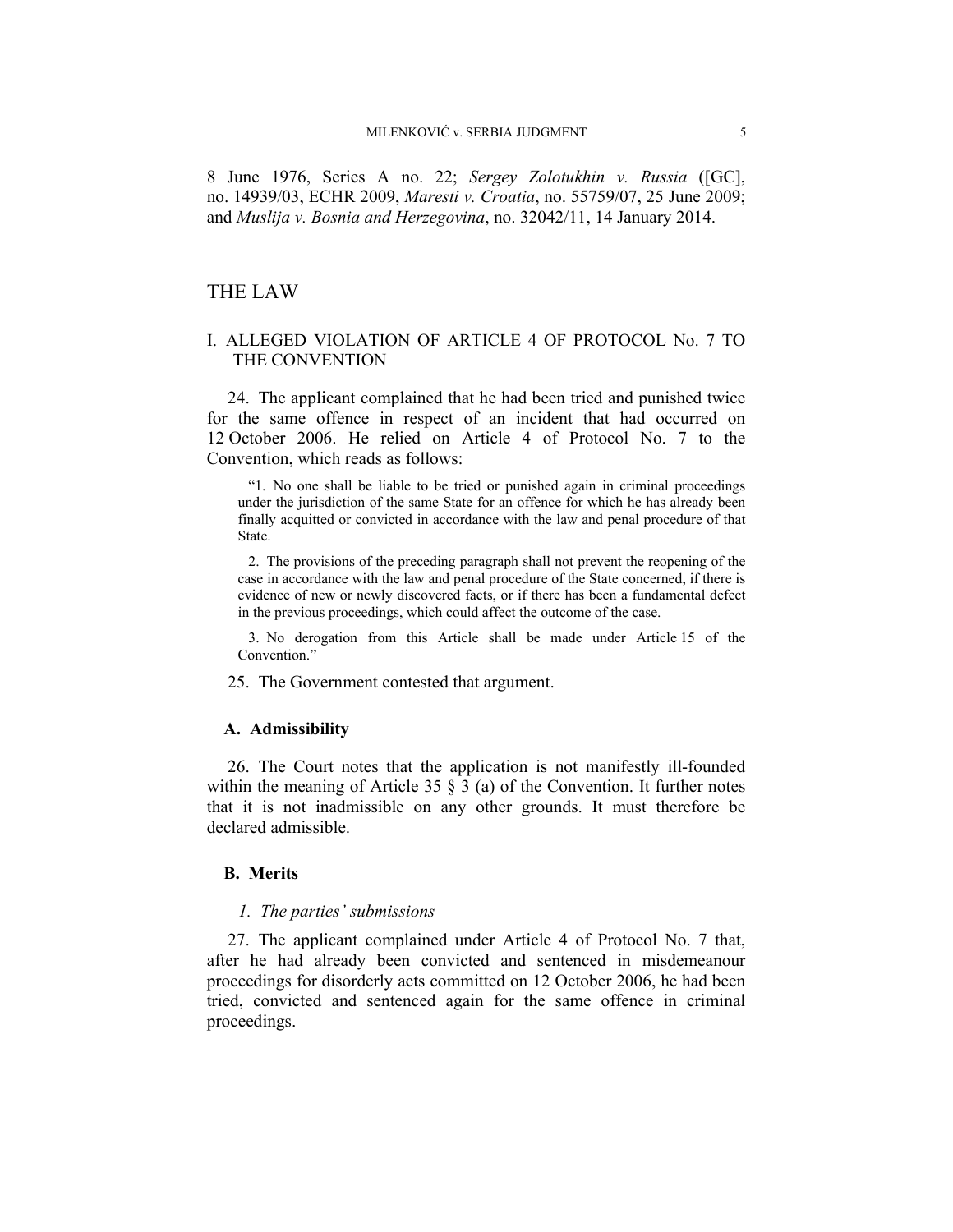28. The Government accepted that the applicant's conviction in misdemeanour proceedings on 6 November 2007 had been "criminal" in nature. However, they maintained that the offences for which the applicant had been prosecuted should be regarded as distinct, both factually and legally.

29. On the facts, the Government claimed that in the misdemeanour proceedings the applicant had been found guilty of disturbing public order and peace because he had verbally and physically attacked his cousin R.C. The purpose of the sanction in those proceedings had been to protect the well-being of citizens and to safeguard public order and the peace in a broader sense. Hence, the misdemeanour judge was focused on the evidence to establish that offence, namely the discussion and fight and how they had affected the public. Essentially, the fact that the applicant had caused R.C. a number of grievous bodily injuries was not covered by the sanction ordered by the misdemeanour authority. On the other hand, the criminal prosecution of the applicant referred to a physical attack on R.C. that had caused him grievous bodily injury. This crime protects bodily integrity, and the criminal proceedings should have established whether the injuries had been caused or not, regardless of the conduct of the applicant.

30. As to the legal characterisation, the Government acknowledged that the offences were the same in their *actus reus*, both offences resulting from the fact that the applicant had struck R.C. several times. They differed in their consequences however. The definition of misdemeanour does not include the infliction of bodily injury, while the consequence and one of the essential elements of the crime in question is the incurred consequence (bodily injuries), irrespective of the action leading to such a consequence. Therefore, the present case should be distinguished from the *Tsonev* case (see *Tsonyo Tsonev v. Bulgaria (no. 2)*, no. 2376/03, 14 January 2010), because one offence does not embrace the other in its "entirety".

## *2. The Court's assessment*

#### **(a) Whether the first penalty was criminal in nature**

31. The Court observes that on 6 November 2007 the applicant was fined in proceedings conducted under the Misdemeanours Act 2005 which were regarded as "misdemeanours" rather than "criminal offences" under the Serbian legal classification. It must therefore be determined whether these proceedings concerned a "criminal" matter within the meaning of Article 4 of Protocol No. 7.

32. The Court reiterates that the legal characterisation of the procedure under national law cannot be the sole criterion of relevance for the applicability of the principle of *non bis in idem* under Article 4 § 1 of Protocol No. 7. Otherwise, the application of this provision would be left to the discretion of the Contracting States to a degree that might lead to results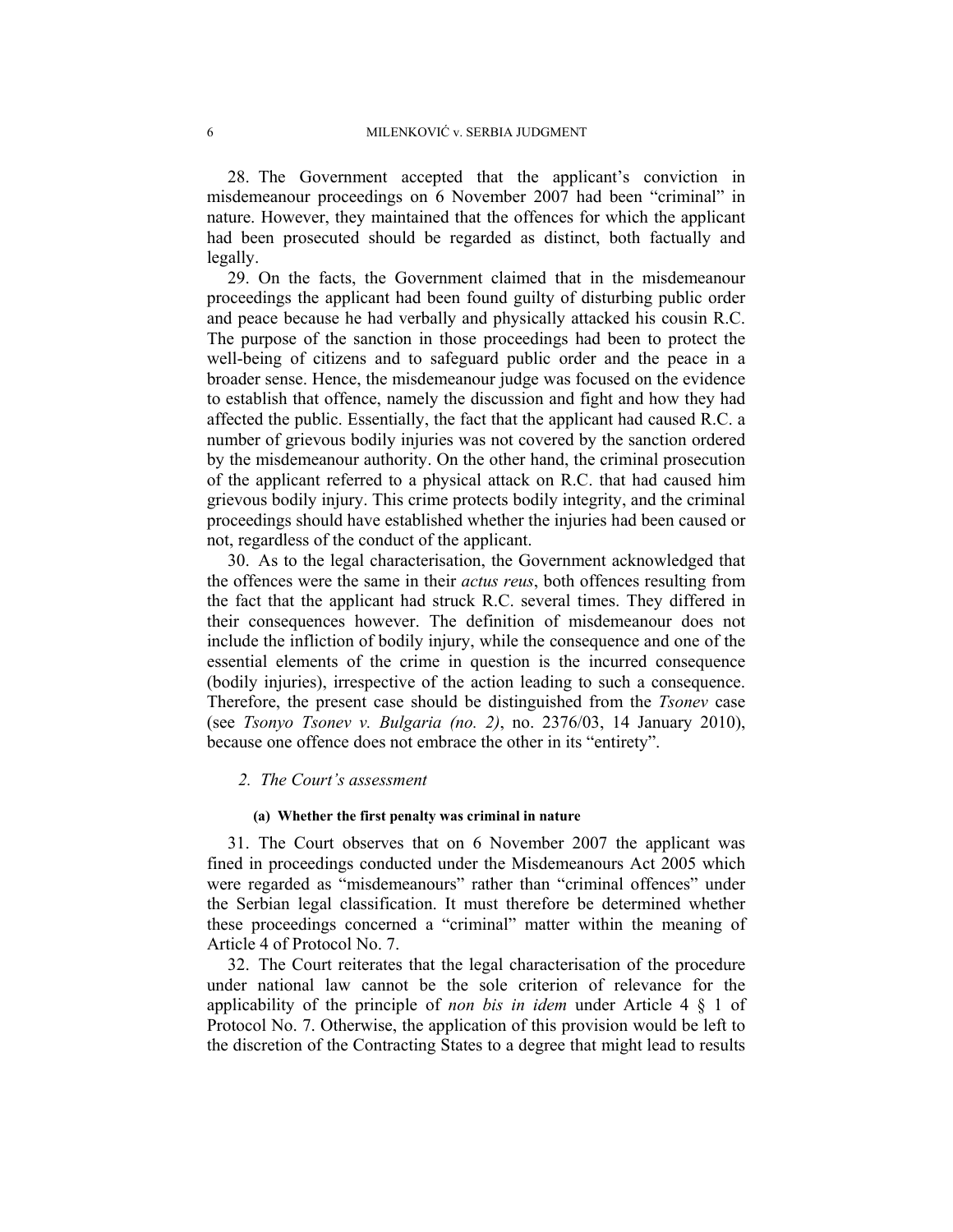incompatible with the object and purpose of the Convention. The notion of "penal procedure" in the text of Article 4 of Protocol No. 7 must be interpreted in the light of the general principles concerning the corresponding words "criminal charge" and "penalty" in Articles 6 and 7 of the Convention respectively (see, as most recent, *Zolotukhin,* cited above, with further references therein).

33. The Court's established case-law sets out three criteria, commonly known as the "Engel criteria" (see *Engel and Others*, cited above), to be considered in determining whether or not there was a "criminal charge". The first criterion is the legal classification of the offence under national law, the second is the very nature of the offence, and the third is the degree of severity of the penalty that the person concerned risks incurring. The second and third criteria are alternative and not necessarily cumulative. This, however, does not exclude a cumulative approach where separate analysis of each criterion does not make it possible to reach a clear conclusion as to the existence of a criminal charge (see *Jussila v. Finland* [GC], no. 73053/01, §§ 30-31, ECHR 2006-XIV, and *Ezeh and Connors v. the United Kingdom* [GC], nos. 39665/98 and 40086/98, §§ 82-86, ECHR 2003-X).

34. The Court notes that, regarding the first criterion, the domestic legal classification of the offence at issue was a "misdemeanour" under Article 6(3) of the Public Order Act 1992 (see paragraph 21 above). Nevertheless, the Court has previously found that the sphere defined in the other similar legal systems as "administrative"/"misdemeanour", including the protection of public order, embraces certain offences that have a criminal connotation but are too trivial to be governed by criminal law and procedure (see *Zolotukhin,* cited above, § 54 with further references therein; see also *Maresti and Muslija*, both cited above, § 58 and § 27 respectively).

35. By its nature, the inclusion of the misdemeanour at issue in the Public Order Act 1992 served to guarantee the protection of human dignity and public order, values and interests that normally fall within the sphere of protection of criminal law. This misdemeanour was imposed by general legal provision applying to all citizens rather than towards a group possessing a special status. Any reference to the "minor" nature of the acts does not, in itself, exclude its classification as "criminal" in the autonomous sense of the Convention, as there is nothing in the Convention to suggest that the criminal nature of an offence, within the meaning of the *Engel* criteria, necessarily requires a certain degree of seriousness (see *Ezeh*, cited above, § 104). Lastly, the Court considers that the fine is not intended as pecuniary compensation for damage, but that the primary aims in establishing the offence in question were punishment and deterrence of reoffending, which are recognised as further characteristic features of criminal penalties (ibid., §§ 102 and 105).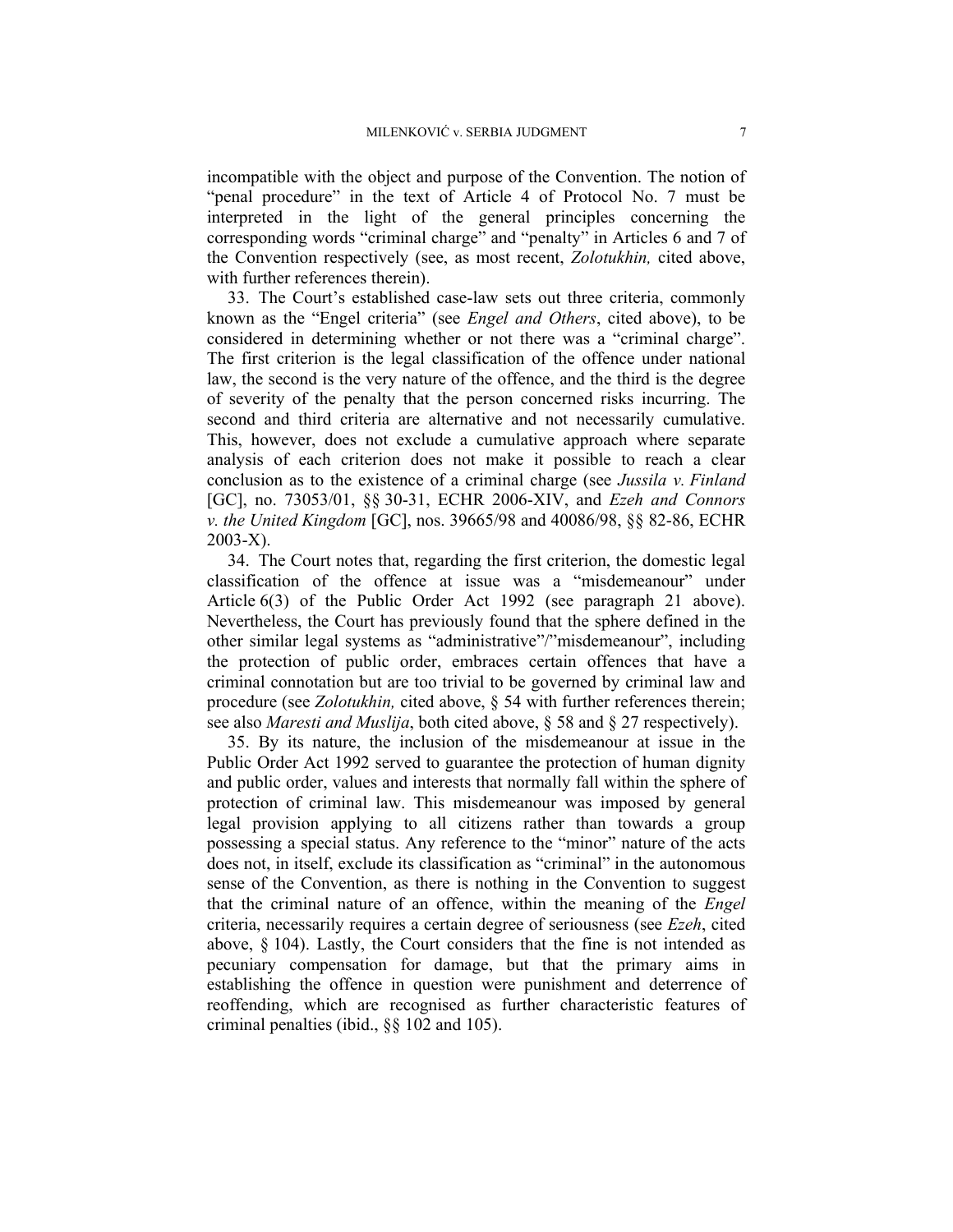36. As to the degree of severity of the measure, it is determined by reference to the maximum potential penalty for which the relevant law provides. The actual penalty imposed is relevant to the determination but it cannot diminish the importance of what was initially at stake (ibid., § 120). The Court observes that at the relevant time that Article 6(3) of the Public Order Act 1992 provided for sixty days' imprisonment as the maximum penalty, although in fact the applicant was eventually sentenced to a fine in the amount of RSD 4,000. As the Court has confirmed on many occasions, in a society subscribing to the rule of law, where the penalty liable to be and actually imposed on an applicant involves loss of liberty, there is a presumption that the charges against the applicant are "criminal", a presumption which can be rebutted in full only exceptionally, and only if the deprivation of liberty cannot be considered "appreciably detrimental" given their nature, duration or manner of execution (see *Engel*, § 82, and *Ezeh and Connors*, § 126, both cited above). In the present case the Court does not discern any such exceptional circumstances.

37. Therefore, in the present case, the Court considers that it is clear that both sets of proceedings are to be regarded as criminal for the purposes of Article 4 of Protocol No. 7 to the Convention. The parties also find this to be undisputed.

## **(b) Whether the offences for which the applicant was prosecuted were the same (idem)**

38. The Court acknowledged in the case of *Zolotukhin* (cited above) the existence of several approaches to the question whether the offences for which an applicant was prosecuted were the same. The Court presented an overview of the existing three different approaches to this question. It found that the existence of a variety of approaches engendered legal uncertainty incompatible with the fundamental right not to be prosecuted twice for the same offence. It was against this background that the Court provided in that case a harmonised interpretation of the notion of the "same offence" for the purposes of Article 4 of Protocol No. 7. The relevant principles in that respect read as follows:

"78. The Court considers that the existence of a variety of approaches to ascertaining whether the offence for which an applicant has been prosecuted is indeed the same as the one of which he or she was already finally convicted or acquitted engenders legal uncertainty incompatible with a fundamental right, namely the right not to be prosecuted twice for the same offence. It is against this background that the Court is now called upon to provide a harmonised interpretation of the notion of the 'same offence' – the *idem* element of the *non bis in idem* principle – for the purposes of Article 4 of Protocol No. 7. While it is in the interests of legal certainty, foreseeability and equality before the law that the Court should not depart, without good reason, from precedents laid down in previous cases, a failure by the Court to maintain a dynamic and evolutive approach would risk rendering it a bar to reform or improvement (see *Vilho Eskelinen and Others v. Finland* [GC], no. 63235/00, § 56, ECHR 2007-...).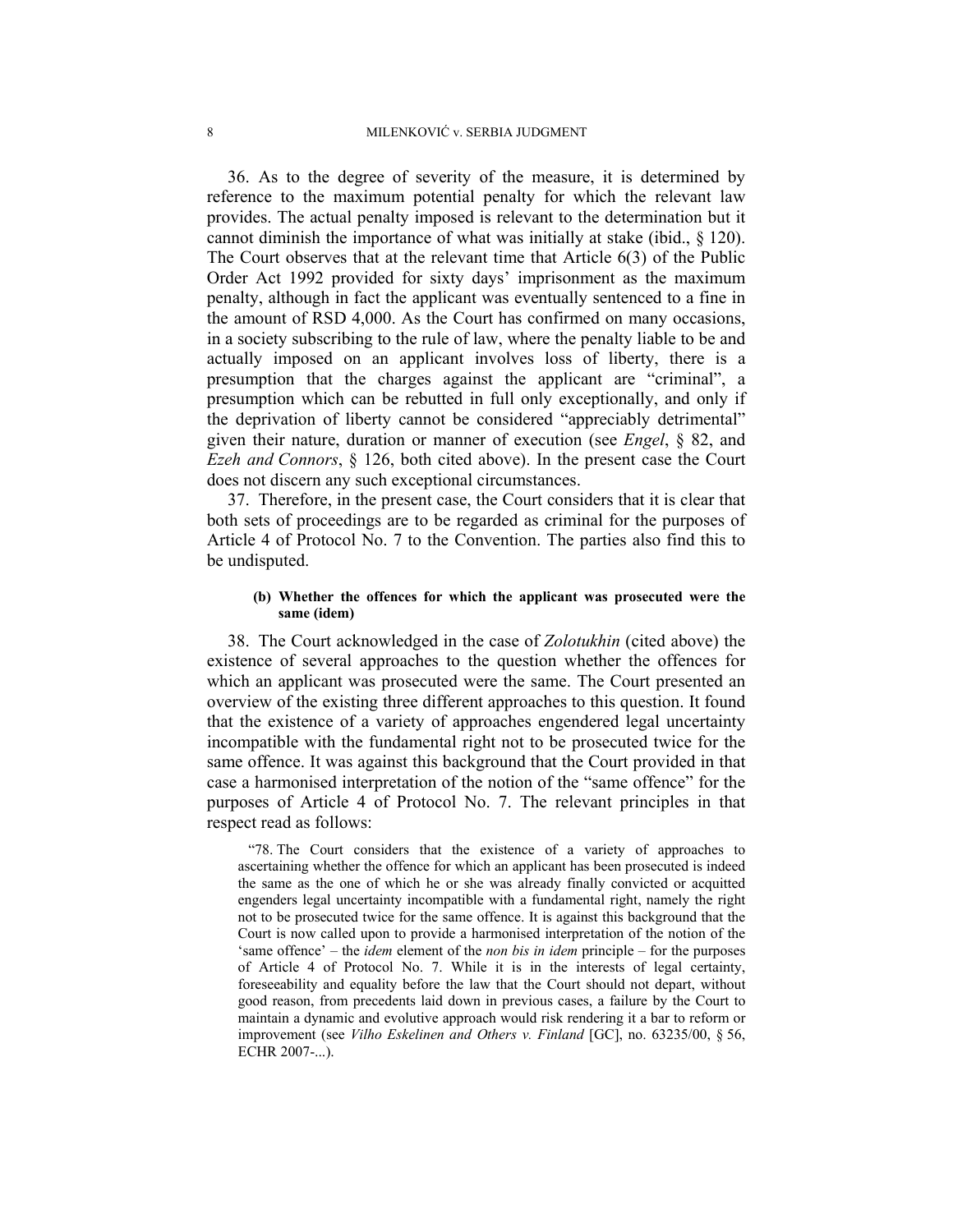79. An analysis of the international instruments incorporating the *non bis in idem* principle in one or another form reveals the variety of terms in which it is couched. Thus, Article 4 of Protocol No. 7 to the Convention, Article 14  $\S$  7 of the UN Covenant on Civil and Political Rights and Article 50 of the Charter of Fundamental Rights of the European Union refer to the '[same] offence' ('*[même] infraction*'), the American Convention on Human Rights speaks of the 'same cause' ('*mêmes faits*'), the Convention Implementing the Schengen Agreement prohibits prosecution for the 'same acts' ('*mêmes faits*'), and the Statute of the International Criminal Court employs the term '[same] conduct' ('*[mêmes] actes constitutifs*') . The difference between the terms 'same acts' or 'same cause' ('*mêmes faits*') on the one hand and the term '[same] offence' ('*[même] infraction*') on the other was held by the Court of Justice of the European Communities and the Inter-American Court of Human Rights to be an important element in favour of adopting the approach based strictly on the identity of the material acts and rejecting the legal classification of such acts as irrelevant. In so finding, both tribunals emphasised that such an approach would favour the perpetrator, who would know that, once he had been found guilty and served his sentence or had been acquitted, he need not fear further prosecution for the same act...

80. The Court considers that the use of the word 'offence' in the text of Article 4 of Protocol No. 7 cannot justify adhering to a more restrictive approach. It reiterates that the Convention must be interpreted and applied in a manner which renders its rights practical and effective, not theoretical and illusory. It is a living instrument which must be interpreted in the light of present-day conditions (see, among other authorities, *Tyrer v. the United Kingdom*, 25 April 1978, § 31, Series A no. 26, and *Christine Goodwin v. the United Kingdom* [GC], no. 28957/95, § 75, ECHR 2002-VI). The provisions of an international treaty such as the Convention must be construed in the light of their object and purpose and also in accordance with the principle of effectiveness (see *Mamatkulov and Askarov v. Turkey* [GC], nos. 46827/99 and 46951/99, § 123, ECHR 2005-I).

81. The Court further notes that the approach which emphasises the legal characterisation of the two offences is too restrictive on the rights of the individual, for if the Court limits itself to finding that the person was prosecuted for offences having a different legal classification it risks undermining the guarantee enshrined in Article 4 of Protocol No. 7 rather than rendering it practical and effective as required by the Convention (compare *Franz Fischer*, cited above, § 25).

82. Accordingly, the Court takes the view that Article 4 of Protocol No. 7 must be understood as prohibiting the prosecution or trial of a second 'offence' in so far as it arises from identical facts or facts which are substantially the same.

83. The guarantee enshrined in Article 4 of Protocol No. 7 becomes relevant on commencement of a new prosecution, where a prior acquittal or conviction has already acquired the force of *res judicata*. At this juncture the available material will necessarily comprise the decision by which the first 'penal procedure' was concluded and the list of charges levelled against the applicant in the new proceedings. Normally these documents would contain a statement of facts concerning both the offence for which the applicant has already been tried and the offence of which he or she stands accused. In the Court's view, such statements of fact are an appropriate starting point for its determination of the issue whether the facts in both proceedings were identical or substantially the same. The Court emphasises that it is irrelevant which parts of the new charges are eventually upheld or dismissed in the subsequent proceedings, because Article 4 of Protocol No. 7 contains a safeguard against being tried or being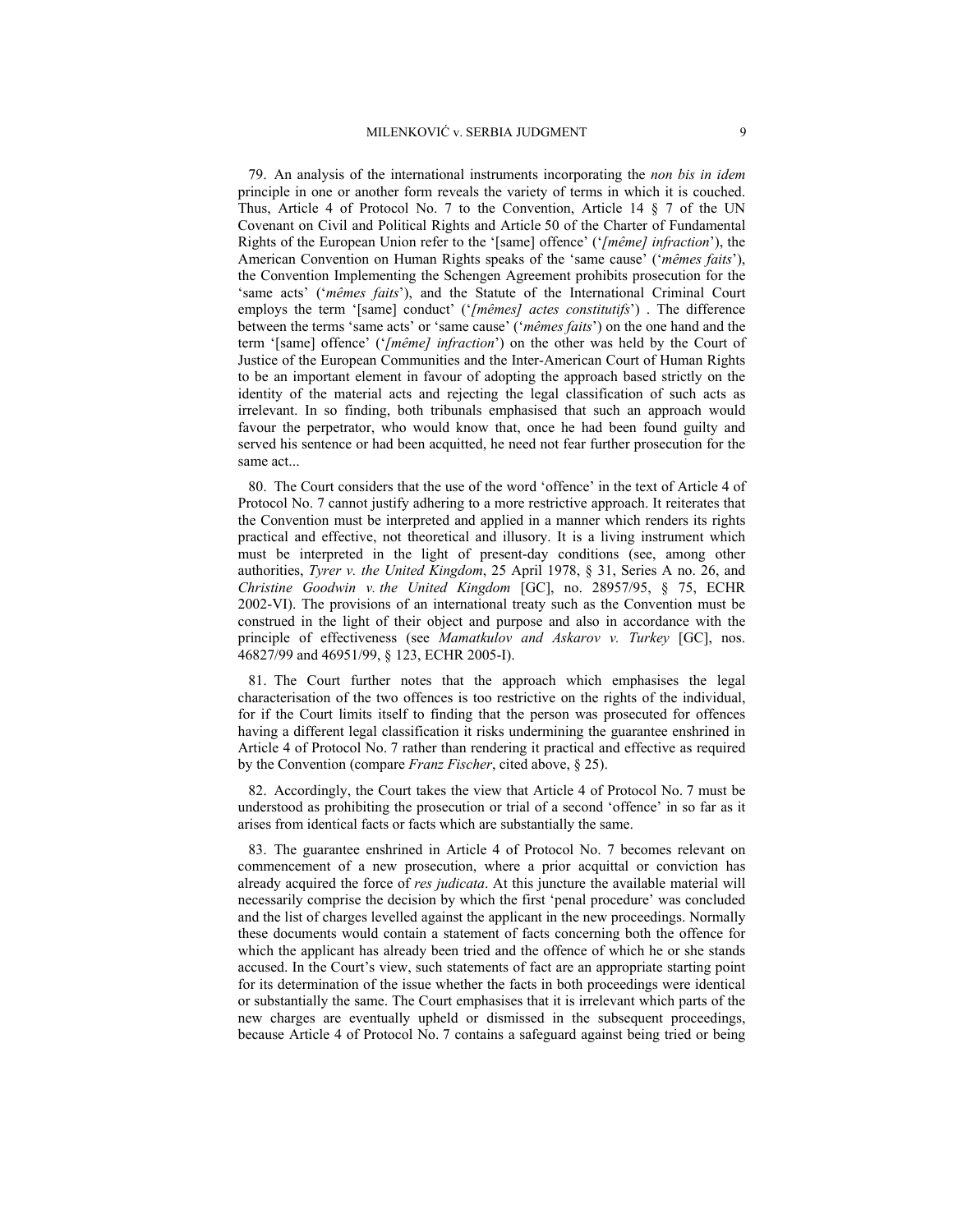liable to be tried again in new proceedings rather than a prohibition on a second conviction or acquittal...

84. The Court's inquiry should therefore focus on those facts which constitute a set of concrete factual circumstances involving the same defendant and inextricably linked together in time and space, the existence of which must be demonstrated in order to secure a conviction or institute criminal proceedings ..."

39. Turning to the facts of the present case, the Court observes that the applicant was accused of the following:

(i) in the misdemeanour proceedings, for punching R.C. several times on the head and injuring him; and

(ii) in the criminal proceedings, for punching R.C. on the head and thereby causing him grievous bodily harm.

40. The events described in the decisions adopted in both sets of proceedings took place during a fight in Subotička Street in Leskovac on 12 October 2006. Hence, in so far as both sets of proceedings concerned the above charges, the applicant was prosecuted and sentenced twice on the same counts involving the same defendant and inextricably linked together within the same space and time frame, regardless of the fact that the decision of the Misdemeanour Court stated that the event took place at about 5.30 p.m, while the criminal court stated it occurred at about 4-4.30 p.m.

41. As regards the Government's pleading that the definition of a misdemeanour under Article 6(3) of the Public Order Act 1992 does not, as such, include inflicting bodily harm, whereas this element is crucial for the criminal offence of inflicting grievous bodily harm under Article 121 § 2 of the Criminal Code 2005, the Court notes that the Misdemeanour Court expressly stated that the applicant was guilty of, *inter alia*, striking and injuring R.C. Regardless of the legal characterisation of the offence, the physical attack, which caused injuries to R.C., thus constituted an element of the misdemeanour of which the applicant was found guilty in the domestic proceedings (in this connection, see *Maresti*, cited above, § 63). In the criminal proceedings the applicant was again tried and found guilty of causing grievous bodily harm to R.C. It is therefore obvious that both decisions concerned exactly the same event and the same acts.

42. The facts constituting the two offences must therefore be regarded as substantially the same for the purposes of Article 4 of Protocol No. 7.

#### **(c) Whether there was a duplication of proceedings (bis)**

43. The aim of Article 4 of Protocol No. 7 is to prohibit the repetition of criminal proceedings that have been concluded by a "final" decision. According to the Explanatory Report to Protocol No. 7, which itself refers back to the European Convention on the International Validity of Criminal Judgments, a "decision is final 'if, according to the traditional expression, it has acquired the force of *res judicata*. This is the case when it is irrevocable,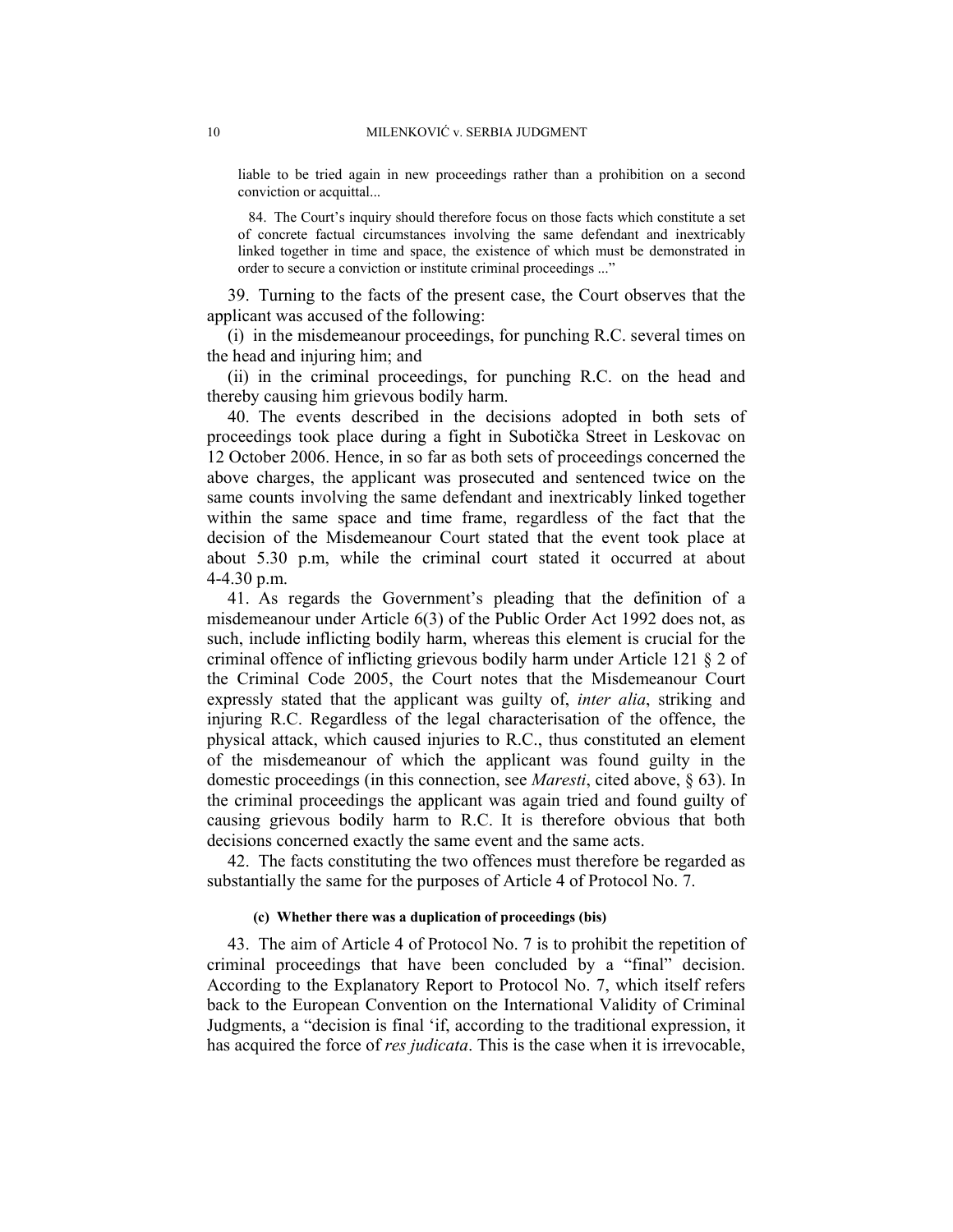that is to say when no further ordinary remedies are available or when the parties have exhausted such remedies or have permitted the time-limit to expire without availing themselves of them'". This approach is well entrenched in the Court's case-law (see, for example, *Zolotukhin*, cited above, § 107, with further references therein).

44. Decisions against which an ordinary appeal lies are excluded from the scope of the guarantee contained in Article 4 of Protocol No. 7 as long as the time-limit for lodging such an appeal has not expired. On the other hand, extraordinary remedies such as a request for reopening of proceedings or an application for extension of the expired time-limit are not taken into account for the purposes of determining whether the proceedings have reached a final conclusion. Although these remedies represent a continuation of the first set of proceedings, the "final" nature of the decision does not depend on their being used. It is important to point out that Article 4 of Protocol No. 7 does not preclude the reopening of proceedings, as stated clearly by the second paragraph of Article  $4$  (ibid.,  $§$  108).

45. In the present case, the Court observes that both sets of proceedings were instituted on the basis of the police report of 17 October 2006 on the incident (see paragraph 6 above). The decision in the proceedings was adopted on 6 November 2007 and the parties did not avail themselves of an appeal. Hence, after the time-limit for the appeal had expired, the decision has acquired the force of *res judicata*.

46. In the meantime, the criminal proceedings commenced on 4 April 2007, and the two proceedings were conducted concurrently for a while. At the time the misdemeanour conviction acquired the force of *res judicata*, the criminal proceedings were pending before the first-instance court. In these circumstances, the Court considers that the Municipal Court should have terminated the criminal proceedings following the delivery of a "final" decision in the first proceedings (see *Muslija*, cited above, § 37, with further reference therein). Furthermore, it is to be noted that in his appeal against his conviction by the Municipal Court the applicant complained of a violation of the *non bis in idem* principle. However, the appellate court upheld the applicant's conviction in respect of the same offence for which he had already been punished by the Misdemeanour Court. Lastly, when deciding the applicant's appeal the Constitutional Court failed to bring its case-law in line with this Court's approach taken in the *Zolotukhin* case. In these circumstances, the Court finds that the domestic authorities permitted the duplication of criminal proceedings to be conducted in the full knowledge of the applicant's previous conviction for the same offence.

47. Lastly, the Court emphasises that the fact that the applicant was eventually amnestied in the criminal proceedings had no bearing on his claim that he was prosecuted, tried and punished for the offence for a second time.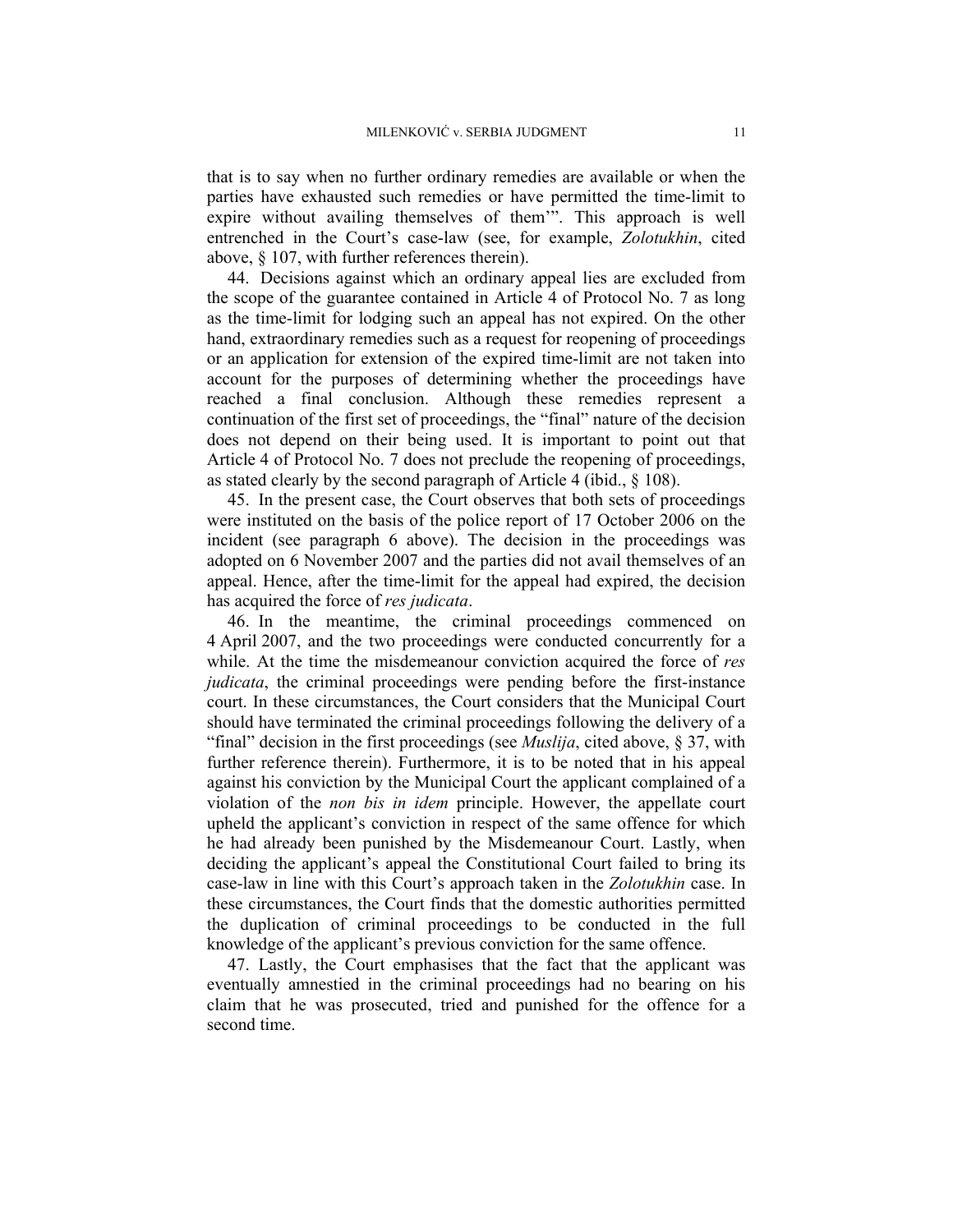#### **(d) Conclusion**

48. In the light of the foregoing, the applicant was "convicted" in misdemeanour proceedings, which can be likened to "criminal proceedings" within the autonomous Convention meaning of this term. After this "conviction" became final and despite his appeal based on the *ne bis in idem* principle, the applicant was found guilty of a criminal offence which related to the same conduct as that punished in the misdemeanour proceedings, and substantially the same facts. The Constitutional Court failed to apply the principles established in the *Zolotukhin* case and thus to correct the applicant's situation.

49. There has accordingly been a violation of Article 4 of Protocol No. 7.

#### II. APPLICATION OF ARTICLE 41 OF THE CONVENTION

#### 50. Article 41 of the Convention provides:

"If the Court finds that there has been a violation of the Convention or the Protocols thereto, and if the internal law of the High Contracting Party concerned allows only partial reparation to be made, the Court shall, if necessary, afford just satisfaction to the injured party."

#### **A. Damage**

51. The applicant claimed RSD 720,000 (6,218 euros (EUR)) in respect of non-pecuniary damage. As regards the amount, the applicant linked it to the amount that a person unlawfully detained for ninety days would receive on account of non-pecuniary damage.

52. The Government considered that the applicant's claim for nonpecuniary damages should be rejected as he had been amnestied. Were the Court to have another view, the Government considered this amount excessive.

53. The Court considers that the applicant has suffered some nonpecuniary damage which cannot be sufficiently compensated for by a mere finding of a violation of the Convention. It therefore awards the applicant EUR 1,000 in respect of non-pecuniary damage.

## **B. Costs and expenses**

54. The applicant firstly claimed RSD 14,739 (EUR 131) for the costs and expenses requested by the criminal court (see paragraph 10 above). The applicant also claimed a total of approximately EUR 8,000 for the costs and expenses incurred before the domestic courts, as well as for those incurred before the Court. The applicant submitted a fees agreement in this respect.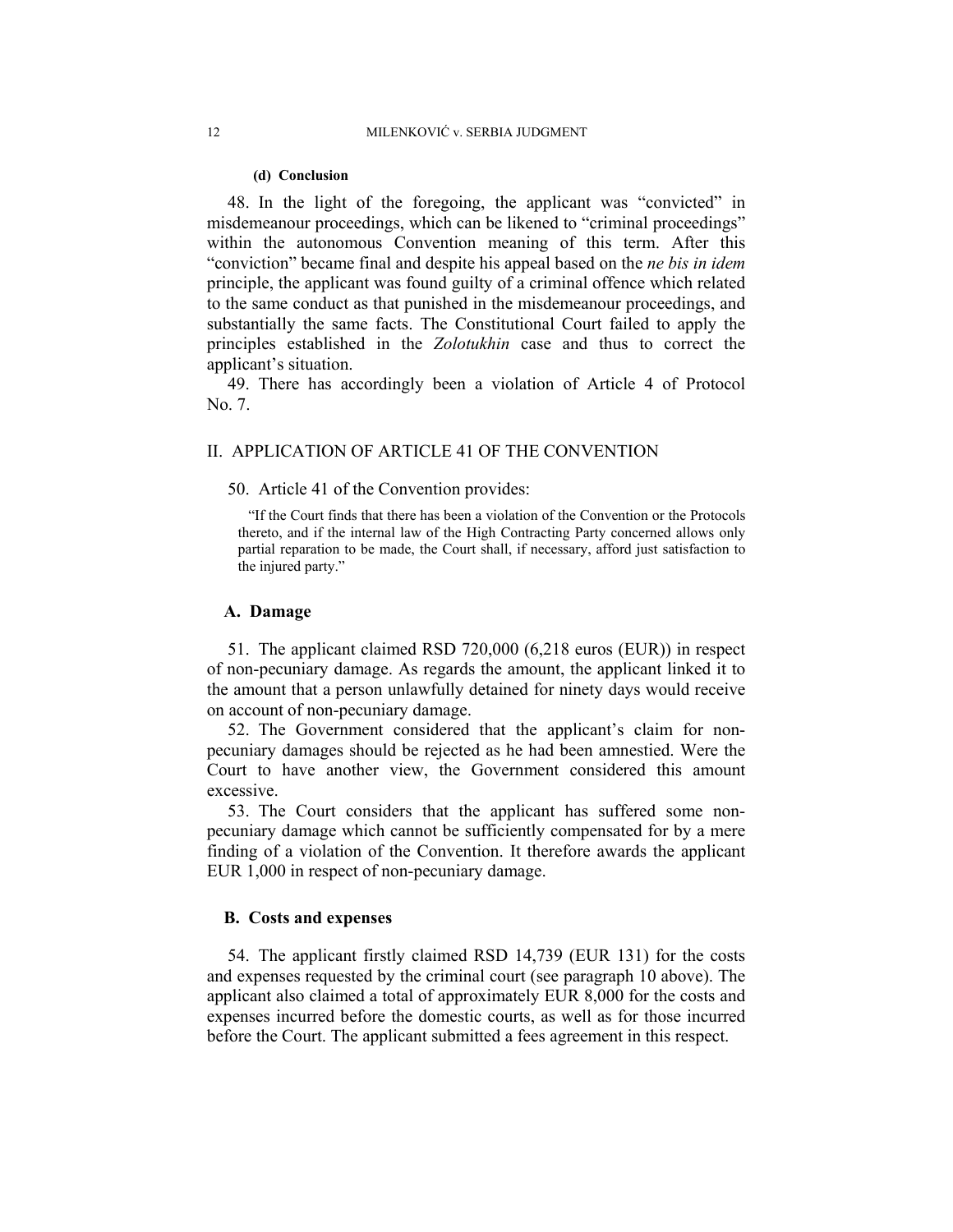55. The Government considered the amount claimed for costs and expenses excessive as to quantum. The amount paid to the criminal court has not been contested. As regards the other expenses, the Government contested that only some of the expenses had actually been incurred, as well as certain expenses which were incurred due to the applicant's private indictment. They also contested the exchange rate applied by the applicant.

56. According to the Court's case-law, an applicant is entitled to the reimbursement of costs and expenses only in so far as it has been shown that these have been actually and necessarily incurred and are reasonable as to quantum. That is, the applicant must have paid them, or be bound to pay them, pursuant to a legal or contractual obligation, and they must have been unavoidable in order to prevent the violation found or to obtain redress. In the present case, regard being had to the documents in its possession and the above criteria, the Court considers it reasonable to award the applicant the sum of EUR 2,000 for the costs and expenses incurred domestically, as well as the costs and expenses incurred before the Court.

## **C. Default interest**

57. The Court considers it appropriate that the default interest rate should be based on the marginal lending rate of the European Central Bank, to which should be added three percentage points.

## FOR THESE REASONS, THE COURT, UNANIMOUSLY,

- 1. *Declares* the application admissible;
- 2. *Holds* that there has been a violation of Article 4 of Protocol No. 7 to the Convention;
- 3. *Holds*

(a) that the respondent State is to pay the applicant, within three months from the date on which the judgment becomes final in accordance with Article 44 § 2 of the Convention, the following amounts, to be converted into the currency of the respondent State, at the rate applicable at the date of settlement:

(i) EUR 1,000 (one thousand euros), plus any tax that may be chargeable, in respect of non-pecuniary damage;

(ii) EUR 2,000 (two thousand euros), plus any tax that may be chargeable to the applicant, in respect of costs and expenses;

(b) that from the expiry of the above-mentioned three months until settlement simple interest shall be payable on the above amounts at a